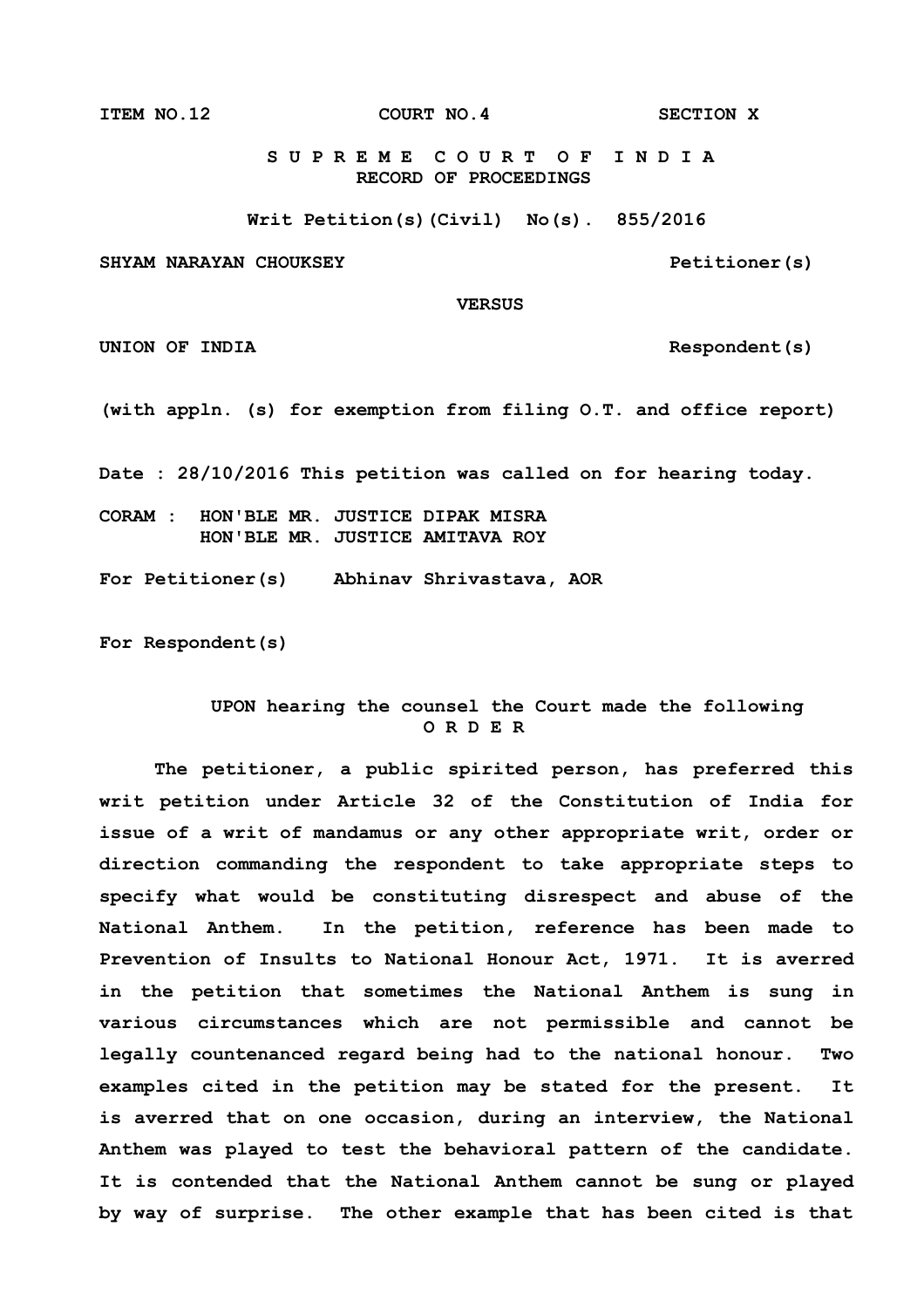**on certain occasions, the same is played in a variety show to dramatize the whole thing.**

**Mr. Abhinav Srivastava, learned counsel appearing for the petitioner would submit that the National Anthem is to be respected and shown due honour by everyone in this country. Certain suggestions have been given to avoid the abuses. The said suggestions are :**

- **a. There should be no commercial exploitation to gain financial advantage or any kind of benefit.**
- **b. There should be no interruption in between till the completion of National Anthem and no abridged version of National Anthem shall be sung at any point of time.**
- **c. There should not be dramatization of the National Anthem and it should not be sung in an entertainment programme.**
- **d. It should not be sung before the people who do not understand it unless they are properly apprised that when the National Anthem of India is to be played, they are required to show respect.**
- **e. It should not be printed on undesirable objects and should not be displayed in such a manner and at such places which may be disgraceful to its status and may tantamount to disrespect.**

**Apart from the aforesaid suggestions, it has also been prayed that directions should be issued that the National Anthem should be played in the cinema theaters across the country before the feature film and proper norms and protocol should be fixed with regard to playing or singing of National Anthem in an official function and the functions where certain constitutional dignitaries are present in strict compliance.** 

**There are certain other prayers. We need not refer to them at present.**

2